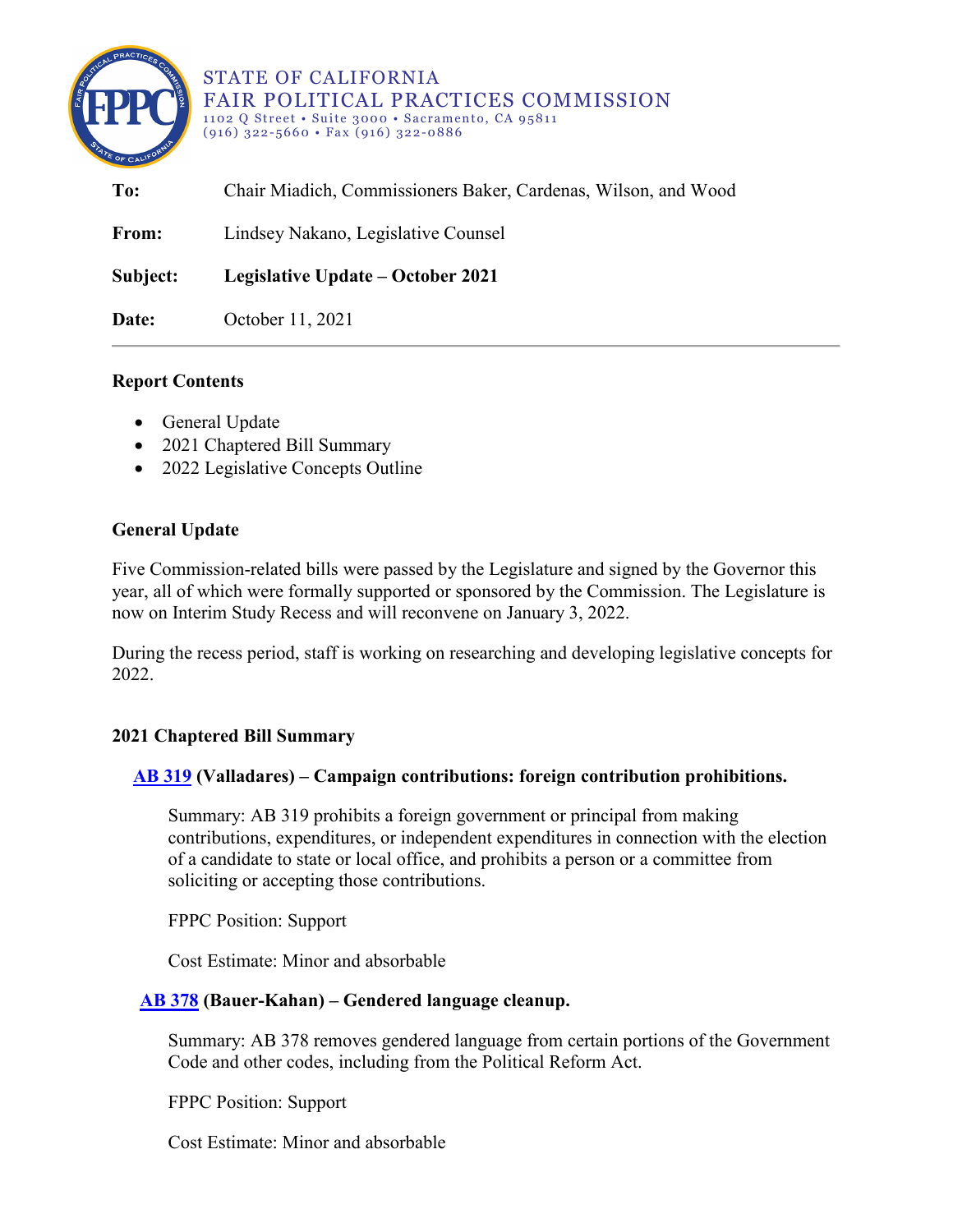# **[AB 1367](https://leginfo.legislature.ca.gov/faces/billNavClient.xhtml?bill_id=202120220AB1367) (Low) – Campaign funds: egregious personal use of campaign funds.**

Summary: AB 1367 increases penalties for egregious personal use of campaign funds to two times the amount of the unlawful expenditure.

FPPC Position: Sponsor

Cost Estimate: Minor and absorbable

### **[AB 1590](https://leginfo.legislature.ca.gov/faces/billNavClient.xhtml?bill_id=202120220AB1590) (Committee on Elections) – PRA omnibus bill.**

Summary: AB 1590 transfers the responsibility for collecting the \$150 penalty for failure to pay the annual \$50 committee fee from the FPPC to the Secretary of State. Under existing law, the SOS is responsible for collecting the original \$50 fee, and referrals for nonpayment are sent to the FPPC. AB 1590 also makes other nonsubstantive changes to the PRA.

FPPC Position: Support

Cost Estimate: Minor and absorbable

### **[SB 686](https://leginfo.legislature.ca.gov/faces/billNavClient.xhtml?bill_id=202120220SB686) (Glazer) – Campaign disclosure: limited liability companies.**

Summary: SB 686 requires an LLC, if it qualifies as a committee or committee sponsor, to file a statement of members with the Secretary of State. The bill requires the statement of members to include certain information about the LLC, including a list of all persons who have a membership interest in the LLC of at least 10% or who made a cumulative capital contribution of at least \$10,000 to the LLC after it qualified as a committee or sponsor of a committee, or within the 12 months before it qualified.

FPPC Position: Sponsor

Cost Estimate: FPPC  $-1$  Special Investigator (\$126,000 for the first year) and \$119,000 ongoing); SOS – One-time cost of \$561,000 and \$121,000 ongoing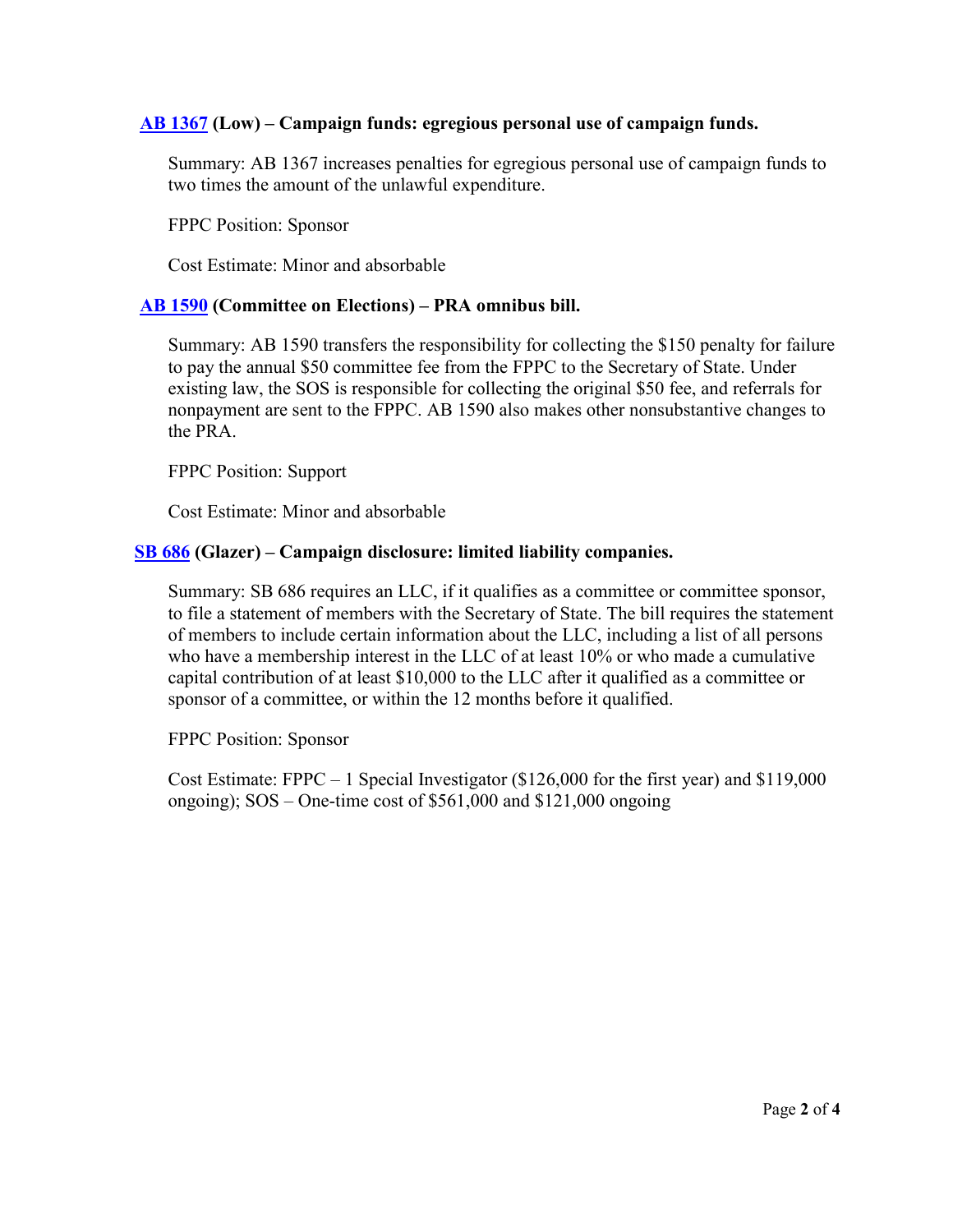## **2022 Legislative Concepts Outline**

- **1. Digital Political Advertisement Transparency** (from the Final Report of the Digital Transparency Task Force)
	- a. Create a new state archive for digital political advertisements.
	- b. Commission an advertisement disclaimer study to examine what kinds of disclaimers are most effective.

## **2. Automatic Recurring Contributions**

a. Prohibit candidates and committees from signing up donors for recurring contributions without the donor's affirmative consent.

## **3. Lobbying Reports and Audits**

- a. Require lobbying reports to disclose additional information about lobbying activity.
- b. Transfer the duty to conduct mandatory audits of lobbying entities from the FTB to the FPPC.

### **4. Electronic Filing of Statements of Economic Interest**

a. Require a statement of economic interest filed by a public official, for whom the Commission is the filing officer, to be filed with the Commission using the Commission's electronic filing system.

### **5. Increase Transparency of Committee Bank Accounts**

- a. Various Options:
	- i. Long-arm statute to reach out-of-state persons and bank accounts
	- ii. Label bank accounts so the purpose of the account is in the name
	- iii. Disclose bank account numbers in committee filings (redacted when public)
	- iv. Require at least two people to be authorized signers on committee bank accounts